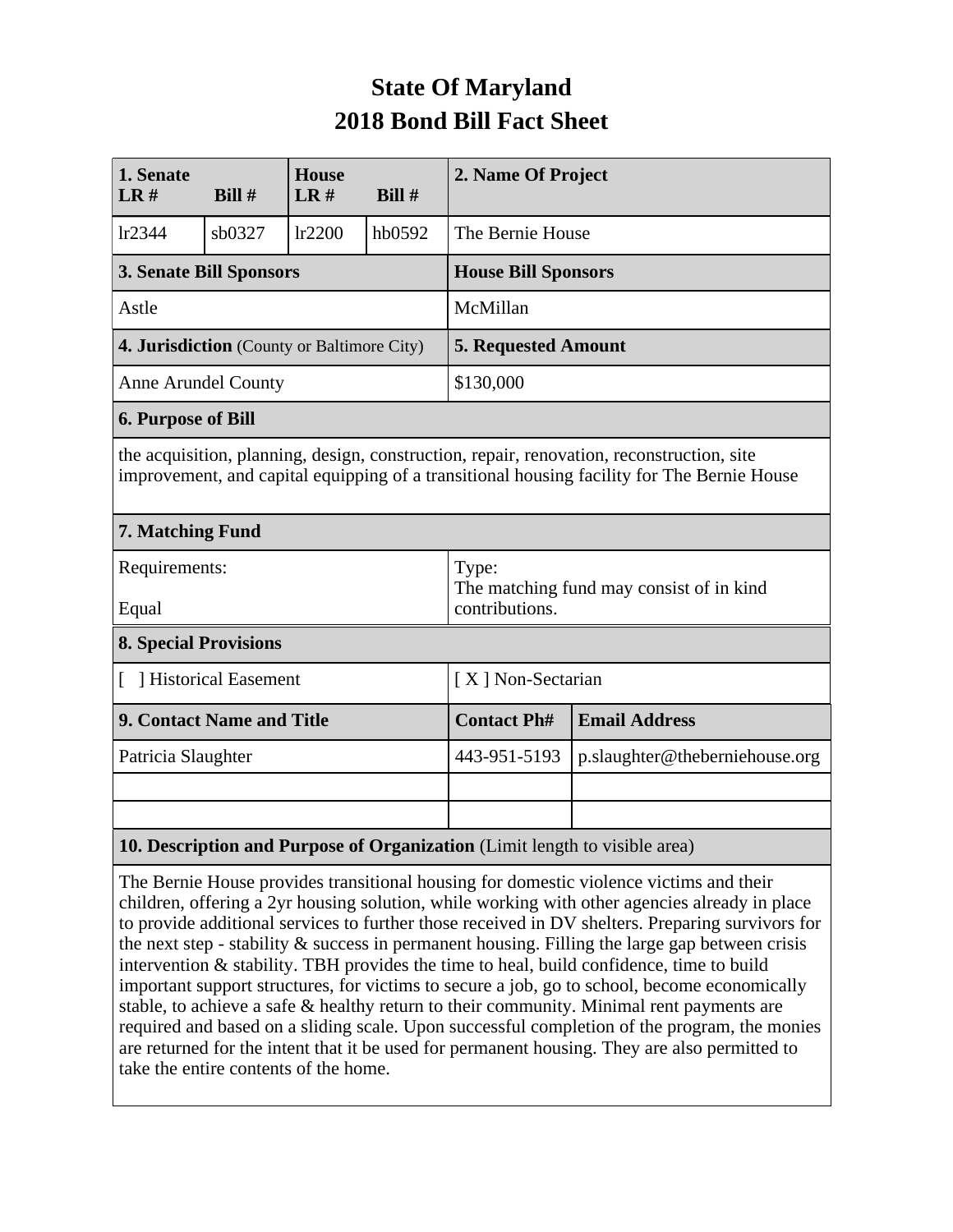## **11. Description and Purpose of Project** (Limit length to visible area)

Our objective is to procure matching funds of \$130,000.00 to purchase and restore a home to bring The Bernie House program to Anne Arundel County. The organization is poised for expansion & the targeted area is Anne Arundel County, which has the 3rd highest DV cases in the state (3,137 annually). The Bernie House will expand with the acquisition of a home to be renovated to house a family and include storage as well as offices.

*Round all amounts to the nearest \$1,000. The totals in Items 12 (Estimated Capital Costs) and 13 (Proposed Funding Sources) must match. The proposed funding sources must not include the value of real property unless an equivalent value is shown under Estimated Capital Costs.*

| <b>12. Estimated Capital Costs</b>                                     |           |
|------------------------------------------------------------------------|-----------|
| <b>Acquisition</b>                                                     | \$234,000 |
| <b>Design</b>                                                          |           |
| <b>Construction</b>                                                    | \$26,000  |
| Equipment                                                              |           |
| <b>Total</b>                                                           | \$260,000 |
| 13. Proposed Funding Sources - (List all funding sources and amounts.) |           |
| Cash                                                                   | \$50,000  |
| Gifts In Kind & Labor                                                  | \$30,000  |
| Contributions                                                          | \$50,000  |
| <b>Bond Bill request</b>                                               | \$130,000 |
|                                                                        |           |
|                                                                        |           |
|                                                                        |           |
|                                                                        |           |
|                                                                        |           |
|                                                                        |           |
|                                                                        |           |
| <b>Total</b>                                                           | \$260,000 |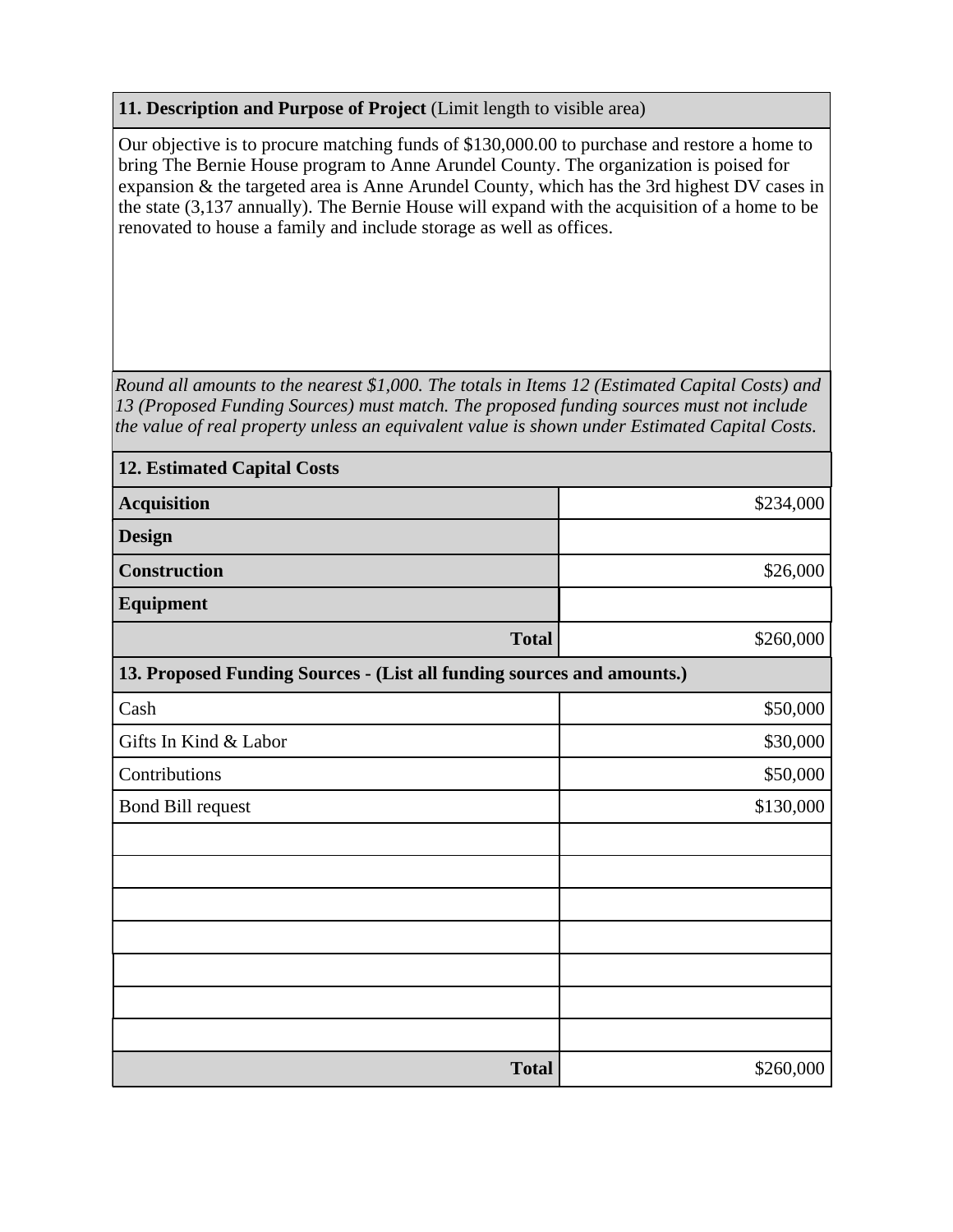| 14. Project Schedule (Enter a date or one of the following in each box. N/A, TBD or Complete) |              |                        |                    |                                                                                  |                                        |                                              |                   |                                                                                              |  |  |
|-----------------------------------------------------------------------------------------------|--------------|------------------------|--------------------|----------------------------------------------------------------------------------|----------------------------------------|----------------------------------------------|-------------------|----------------------------------------------------------------------------------------------|--|--|
| <b>Begin Design</b>                                                                           |              | <b>Complete Design</b> |                    |                                                                                  | <b>Begin Construction</b>              |                                              |                   | <b>Complete Construction</b>                                                                 |  |  |
|                                                                                               |              |                        |                    |                                                                                  |                                        | 6/22/2018                                    | 7/27/2018         |                                                                                              |  |  |
| <b>15. Total Private Funds</b><br>and Pledges Raised                                          |              |                        |                    | 16. Current Number of<br><b>People Served Annually at</b><br><b>Project Site</b> |                                        |                                              |                   | 17. Number of People to be<br><b>Served Annually After the</b><br><b>Project is Complete</b> |  |  |
| 50000.00                                                                                      |              |                        |                    |                                                                                  |                                        |                                              |                   |                                                                                              |  |  |
| 18. Other State Capital Grants to Recipients in the Past 15 Years                             |              |                        |                    |                                                                                  |                                        |                                              |                   |                                                                                              |  |  |
| <b>Legislative Session</b>                                                                    |              |                        |                    | <b>Amount</b>                                                                    |                                        | <b>Purpose</b>                               |                   |                                                                                              |  |  |
|                                                                                               |              |                        |                    |                                                                                  |                                        |                                              |                   |                                                                                              |  |  |
|                                                                                               |              |                        |                    |                                                                                  |                                        |                                              |                   |                                                                                              |  |  |
|                                                                                               |              |                        |                    |                                                                                  |                                        |                                              |                   |                                                                                              |  |  |
| 19. Legal Name and Address of Grantee                                                         |              |                        |                    |                                                                                  |                                        | <b>Project Address (If Different)</b>        |                   |                                                                                              |  |  |
| The Bernie House<br>PO Box 4622<br>Annapolis, MD 21403                                        |              |                        |                    |                                                                                  |                                        |                                              |                   |                                                                                              |  |  |
| 20. Legislative District in<br><b>Which Project is Located</b>                                |              |                        |                    | 33 - Anne Arundel County                                                         |                                        |                                              |                   |                                                                                              |  |  |
| 21. Legal Status of Grantee (Please Check One)                                                |              |                        |                    |                                                                                  |                                        |                                              |                   |                                                                                              |  |  |
| <b>Local Govt.</b>                                                                            |              |                        |                    | <b>For Profit</b>                                                                |                                        | <b>Non Profit</b>                            |                   | Federal                                                                                      |  |  |
| $\lceil$<br>$\overline{\phantom{a}}$                                                          |              |                        | $\lceil \; \rceil$ |                                                                                  | [X]                                    |                                              | $\lceil$ $\rceil$ |                                                                                              |  |  |
| 22. Grantee Legal Representative                                                              |              |                        |                    |                                                                                  |                                        | 23. If Match Includes Real Property:         |                   |                                                                                              |  |  |
| Name:                                                                                         |              | Patricia Slaughter     |                    |                                                                                  |                                        | <b>Has An Appraisal</b><br><b>Been Done?</b> |                   | Yes/No                                                                                       |  |  |
| <b>Phone:</b>                                                                                 | 443-951-5193 |                        |                    |                                                                                  |                                        |                                              |                   |                                                                                              |  |  |
| <b>Address:</b>                                                                               |              |                        |                    |                                                                                  | If Yes, List Appraisal Dates and Value |                                              |                   |                                                                                              |  |  |
| 809 Chester Avenue<br>Annapolis, MD 21403                                                     |              |                        |                    |                                                                                  |                                        |                                              |                   |                                                                                              |  |  |
|                                                                                               |              |                        |                    |                                                                                  |                                        |                                              |                   |                                                                                              |  |  |
|                                                                                               |              |                        |                    |                                                                                  |                                        |                                              |                   |                                                                                              |  |  |
|                                                                                               |              |                        |                    |                                                                                  |                                        |                                              |                   |                                                                                              |  |  |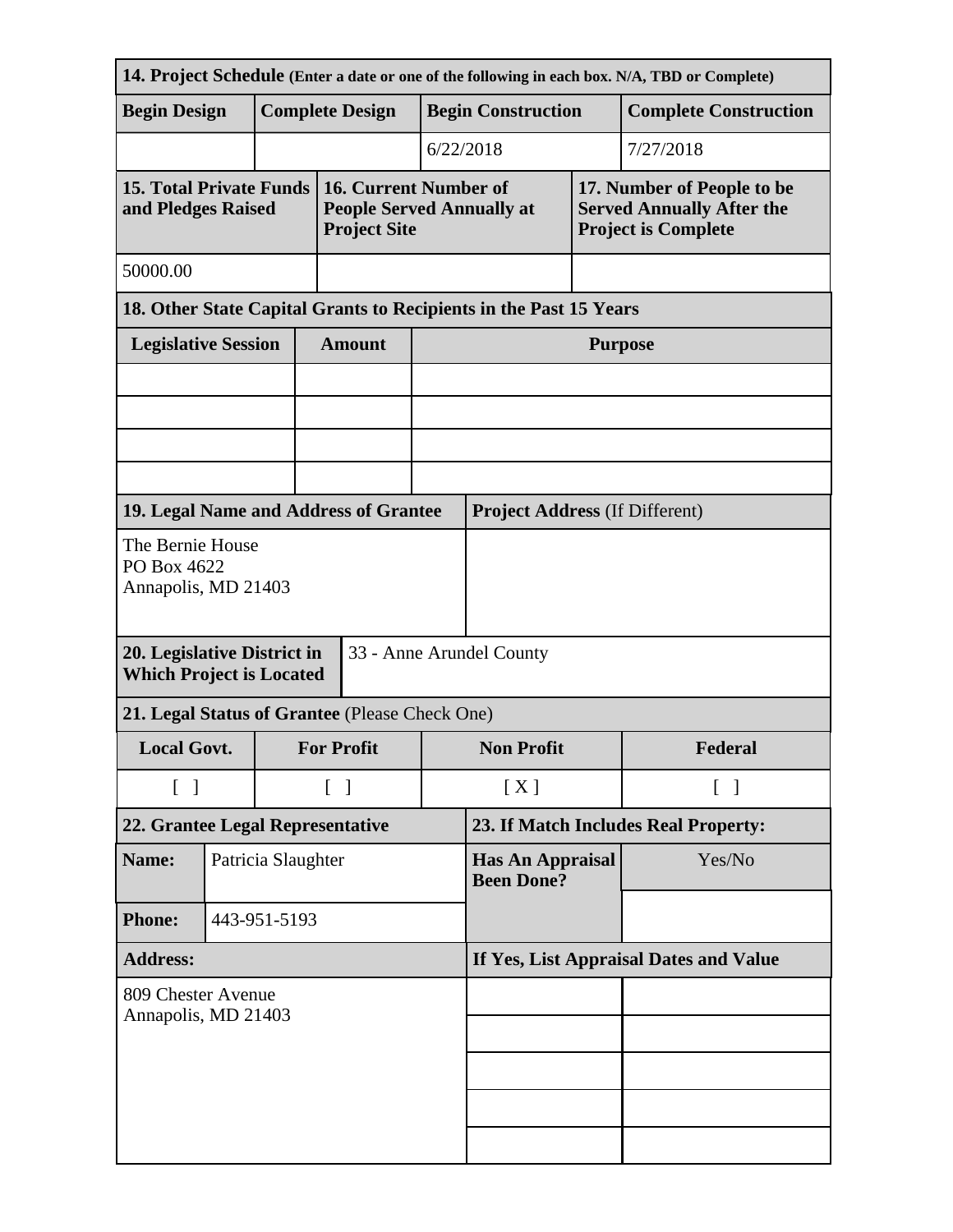| 24. Impact of Project on Staffing and Operating Cost at Project Site |                                                                                      |                           |                                           |                                           |                                             |  |  |
|----------------------------------------------------------------------|--------------------------------------------------------------------------------------|---------------------------|-------------------------------------------|-------------------------------------------|---------------------------------------------|--|--|
| Current # of<br><b>Employees</b>                                     | Projected # of<br><b>Employees</b>                                                   |                           | <b>Current Operating</b><br><b>Budget</b> |                                           | <b>Projected Operating</b><br><b>Budget</b> |  |  |
|                                                                      |                                                                                      |                           |                                           |                                           |                                             |  |  |
|                                                                      | 25. Ownership of Property (Info Requested by Treasurer's Office for bond purposes)   |                           |                                           |                                           |                                             |  |  |
|                                                                      | A. Will the grantee own or lease (pick one) the property to be improved?             |                           |                                           |                                           | Own                                         |  |  |
|                                                                      | B. If owned, does the grantee plan to sell within 15 years?                          |                           |                                           | N <sub>o</sub>                            |                                             |  |  |
|                                                                      | C. Does the grantee intend to lease any portion of the property to others?           |                           |                                           | N <sub>o</sub>                            |                                             |  |  |
|                                                                      | D. If property is owned by grantee any space is to be leased, provide the following: |                           |                                           |                                           |                                             |  |  |
|                                                                      | <b>Lessee</b>                                                                        | <b>Terms</b> of<br>Lease  | Cost<br><b>Covered</b><br>by Lease        | <b>Square</b><br>Footage<br><b>Leased</b> |                                             |  |  |
|                                                                      |                                                                                      |                           |                                           |                                           |                                             |  |  |
|                                                                      |                                                                                      |                           |                                           |                                           |                                             |  |  |
|                                                                      |                                                                                      |                           |                                           |                                           |                                             |  |  |
|                                                                      |                                                                                      |                           |                                           |                                           |                                             |  |  |
|                                                                      |                                                                                      |                           |                                           |                                           |                                             |  |  |
|                                                                      |                                                                                      |                           |                                           |                                           |                                             |  |  |
|                                                                      | E. If property is leased by grantee - Provide the following:                         |                           |                                           |                                           |                                             |  |  |
|                                                                      | <b>Name of Leaser</b>                                                                | <b>Length of</b><br>Lease | <b>Options to Renew</b>                   |                                           |                                             |  |  |
|                                                                      |                                                                                      |                           |                                           |                                           |                                             |  |  |
|                                                                      |                                                                                      |                           |                                           |                                           |                                             |  |  |
|                                                                      |                                                                                      |                           |                                           |                                           |                                             |  |  |
|                                                                      |                                                                                      |                           |                                           |                                           |                                             |  |  |
|                                                                      |                                                                                      |                           |                                           |                                           |                                             |  |  |
|                                                                      |                                                                                      |                           |                                           |                                           |                                             |  |  |
| <b>26. Building Square Footage:</b>                                  |                                                                                      |                           |                                           |                                           |                                             |  |  |
| <b>Current Space GSF</b>                                             |                                                                                      | 1,075                     |                                           |                                           |                                             |  |  |
| <b>Space to be Renovated GSF</b>                                     |                                                                                      | 1,075                     |                                           |                                           |                                             |  |  |
| <b>New GSF</b>                                                       |                                                                                      |                           |                                           |                                           |                                             |  |  |